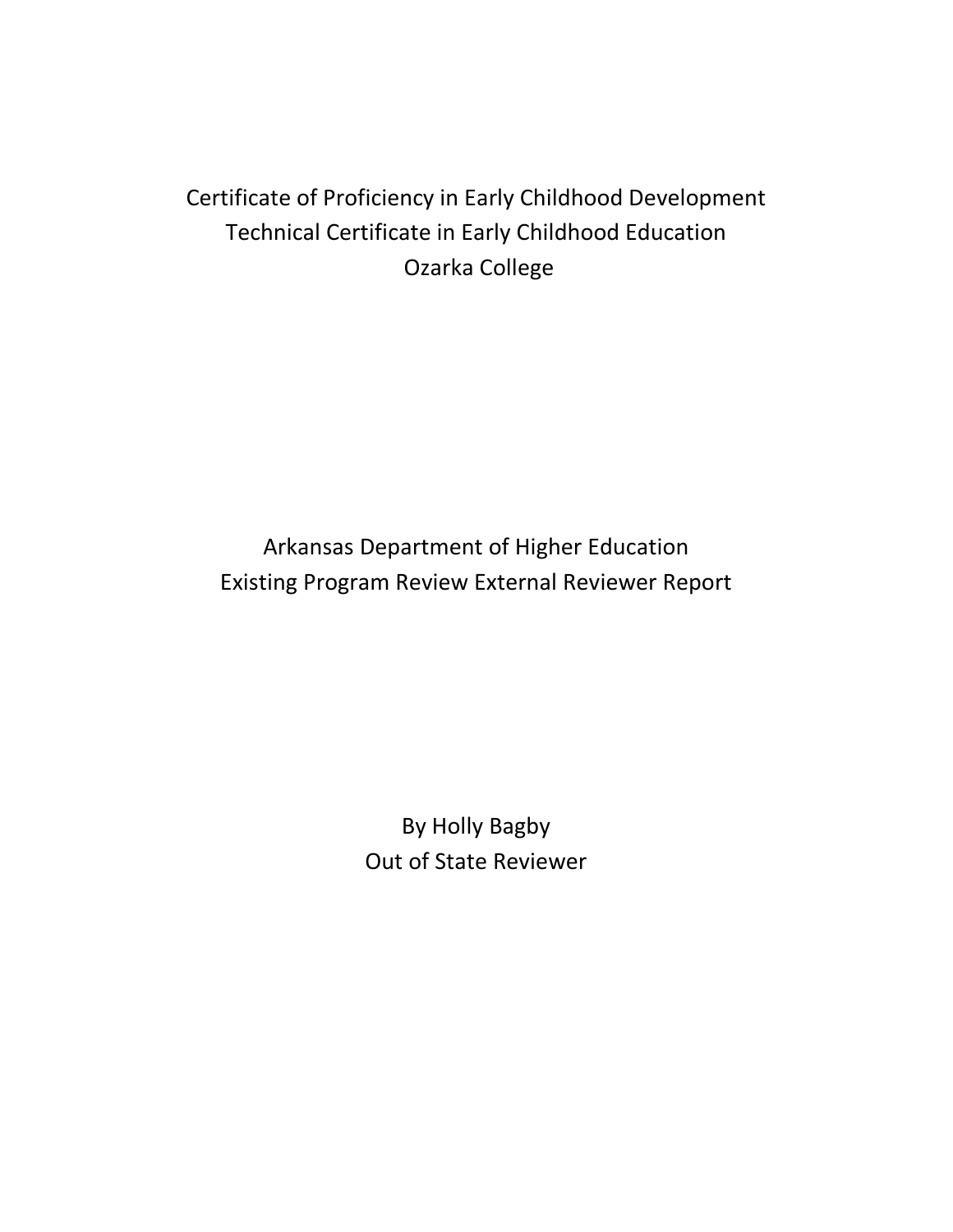2012-2013 Academic Year Academic Program Review External Reviewers Report

- I. Review of Program Goals, Objectives, and Activities
	- A. The intended educational goals for the program are appropriate and assessed. The goals of maintaining a proper learning environment and understanding stages of young child development are met thru coursework and area early childhood classrooms. Relating to the child's family and effective program operation are also addressed in the early childhood environment. Students meet these goals thru the day to day operation of a child care facility and by completion of the CDA Certificate.
	- B. The faculty and students are accomplishing the programs goals and objectives by working, observing, and practicing in a liscenced childcare facility. As well as, completion of the required coursework enabling them to earn a CDA.
	- C. The program meets the market demand by having the Certificate of Proficiency for those that want to enter the workforce immediately following completion of the CDA. The student that wants to complete a more advanced study can continue on and obtain the Technical Certificate which is designed to lead to a four year degree.
	- D. There is not a large demand for the Certificate of Proficiency or the Technical Certificate, but to service the area Head Starts the program is needed. Head Start requires a minimum of an AA/AAS degree to obtain a job. Other child care facilities want their workers to obtain a CDA, thus the program is needed.
	- E. Past enrollment and program completion rates justify the required resources to continue both the Certificate of Proficiency and the Technical Certificate. The national trend regarding Head Start and state funded programs will require students to work toward a bachelor degree, thus the two year program is very much needed to keep up with this growing trend.
- II. Review of Program Curriculum
	- A. The way the program is designed, it allows the Certificate of Proficiency student to enter the workforce immediately upon completion; and it allows the Technical Certificate student to work toward a more advance degree by completing their course of study at a four year institution. The course work for the Certificate of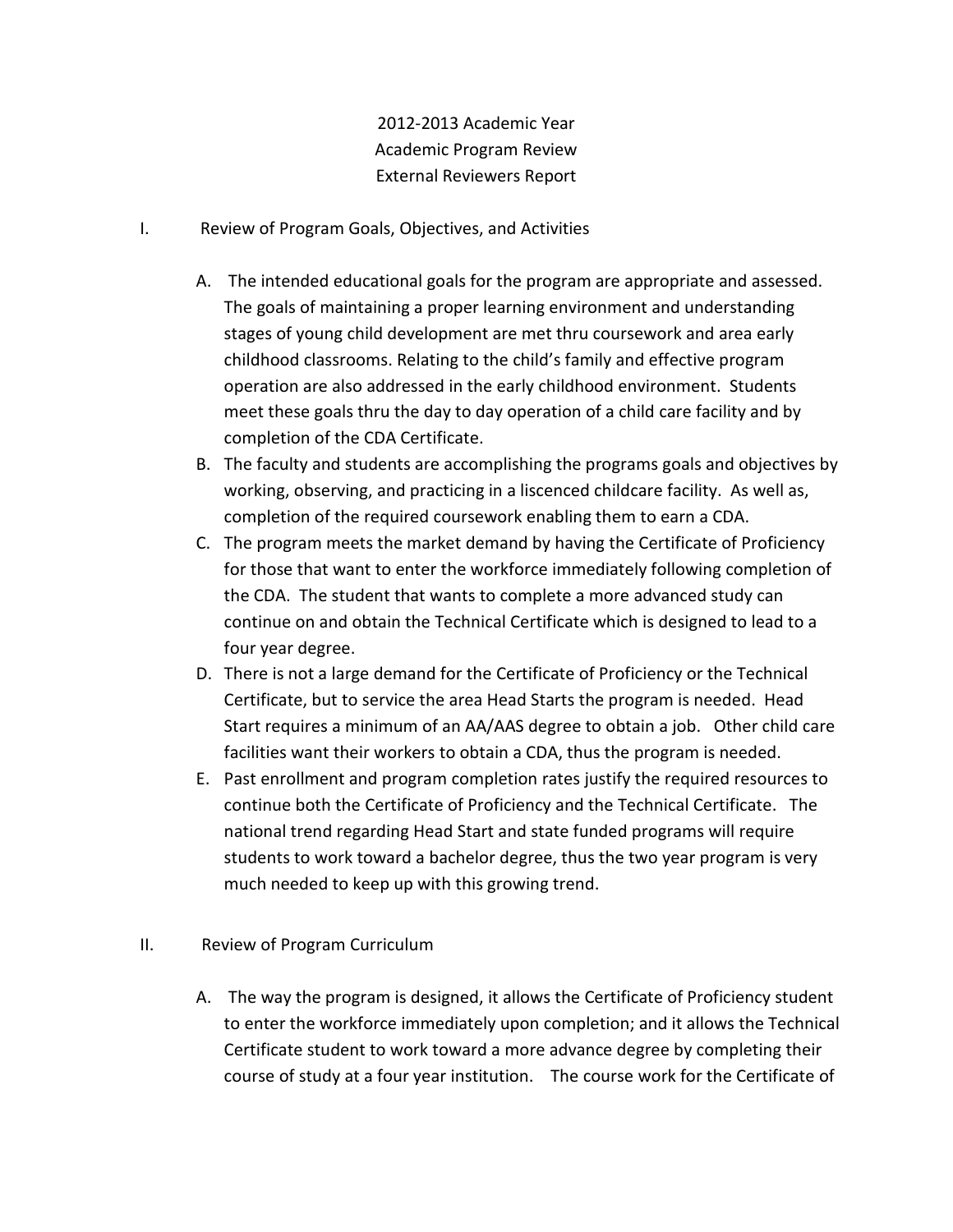Proficiency flows directly into the Technical Certificate, allowing the student to advance at their own rate and desired level of education.

- B. The program has assessed the community's needs as well as national childcare trends and is meeting those needs, while continuing to monitor and assess to keep with current industry standards.
- C. Students receive guidance to prepare for the CDA as their exit exam with the Certificate of Proficiency. The Technical Certificate student meets exit criteria as set by the college.
- D. The institiution practices developmentally appropriate practice by maintaining a high quality childcare center on campus and coursework is taught by well trained, qualified faculty.
- E. The students spend time at quality licensed childcare centers observing and practicing what they have learned thru coursework. They are surrounded by leaders in the field of early childhood education.
- F. The Technical Certificate provides interdisciplinary course work in math, English, communication, and technology to support elements of other areas of business and industry.
- G. The curriculum supports cultural diversity, especially in the child care settings.
- III. Review of Academic Support
	- A. The program provides academic advising, tutoring, student support services, and library assistance.
	- B. The Technical Certificate shows evidence of continued enrollment and completion of coursework for graduation requirements.
- IV. Review of Program Faculty
	- A. The program faculty has the required credentials, certificates, and appropriate academic coursework.
	- B. The faculty orientation and faculty evaluation processes are appropriate with current trends and other colleges.
	- C. The faculty workload is keeping with best practices and current college trends.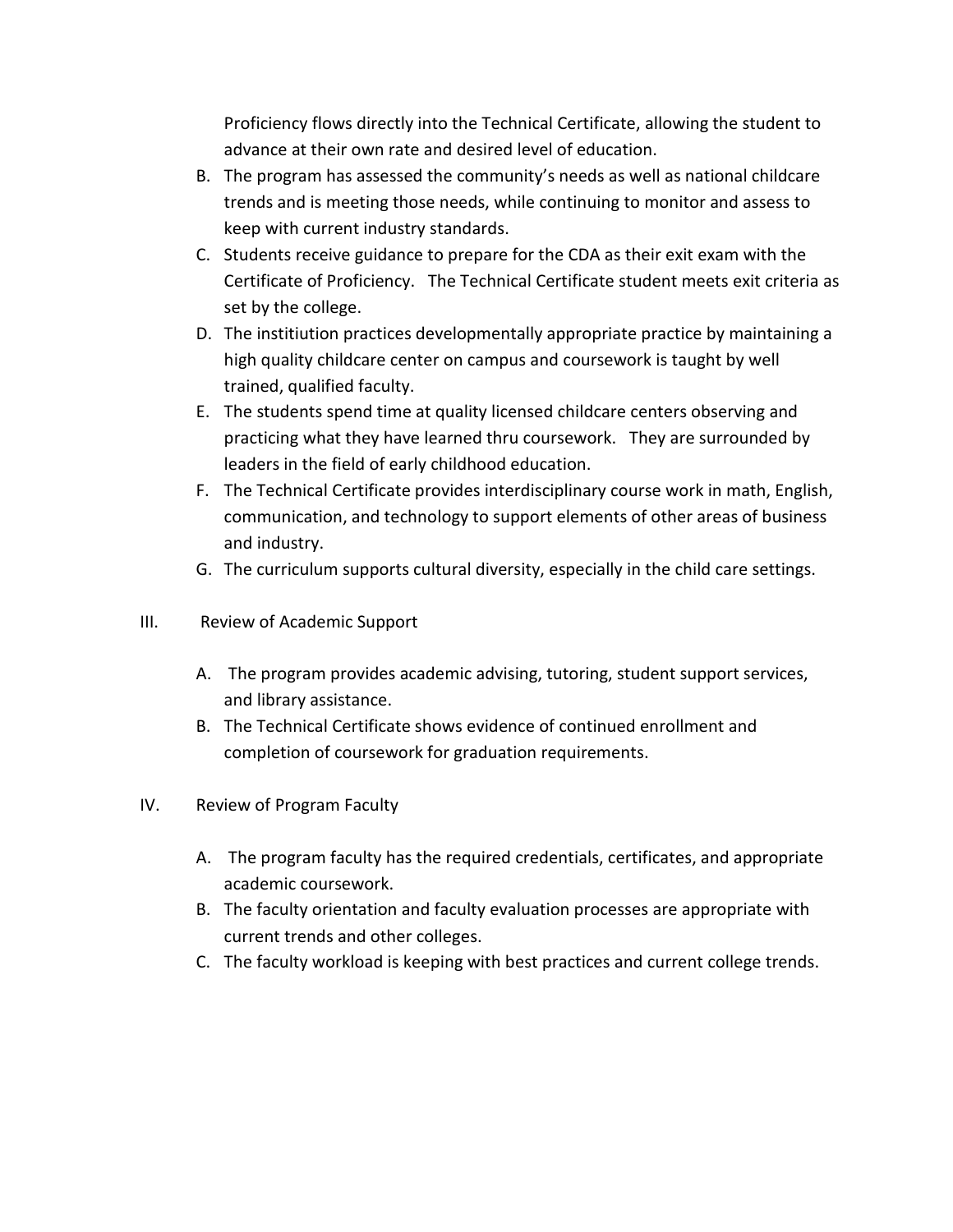## V. Review of Program Resources

A. The college supports the early childhood program with appropriate early childhood faculty, a childcare facility, student services, a library, professional development, and access to all college resources.

## VI. Review of Program Effectiveness

- A. The strengths of the program are that the Certificate of Proficiency flows directly into the Technical Certificate so that the student is taking only course work that is needed for both certificates. Another strength is that the college has an onsite liscensed childcare facility for the students to practice their skills in a developmentally appropriate environment.
- B. The program could employ a fulltime facility member to ensure that the program operates efficiently. The program also could offer web classes in the early childhood curriculum area to provide students that work easier access to courses so that more potential students can obtain the Certificate of Proficiency and the Technical Certificate while working. This will be needed in the next 2 to 5 years as Head Start requirements increase.
- C. The program needs to look at the development of additional classes to meet the needs of connecting the two year degree with four institutions, allowing for easy transfer into teaching certificate programs. Early Education is a growing field and more certified bachelor degreed teachers will be needed. The addition of a birth to three option and early childhood special education option to the current coursework could also be added to allow for various market trends.

## VII. Review of Instruction by Distance Technology

- A. The program offers distance learning with nine credit hours offered in the Technical Certificate program and those courses are delivered using best practices.
- B. The institution has appropriate procedures to ensure security of personal information.
- C. The technology support services are appropriate for the students enrolled. The faculty utilizes technology teaching with various applications of technology.
- D. The student/faculty ratio is very low (10 to1) and appropriate, and the course load is ideal in keeping with best practices.
- E. The policy on intellectual property is in accordance with best practices.